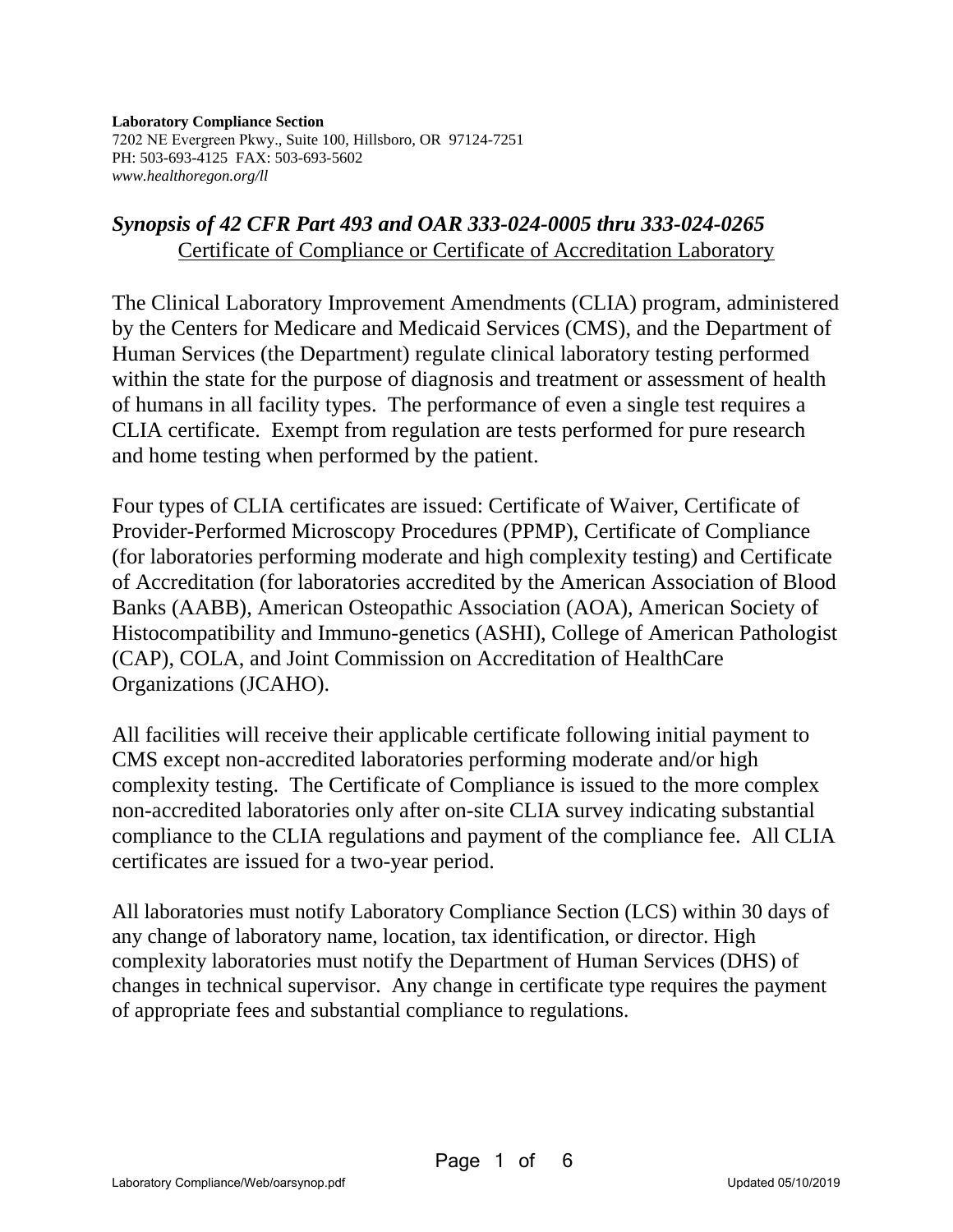### *All Laboratories:*

Tests may be performed only at the written request of a MD, DO, Podiatrist, Dentist, Naturopath, Chiropractor, certified Nurse Practitioner (NP)\midwife, Licensed Direct Entry Midwife or Physician Assistant (PA). The exception to this required order is non-medical urine drug screening for substances of abuse and health screen testing (mall testing). Test requisitions and reports must be kept for a minimum of two years (five and six years for Medicare and Medicaid reimbursement).

Written procedures must be readily available to the testing personnel for all tests performed. There are specific requirements for what is to be included in each procedure.

Laboratories must meet DHS standards for safety and disposal of hazardous or infectious waste. Reports of communicable diseases and other conditions shall be made to the local health department of the patient's county of residence. The laboratory collecting the specimen and reporting to the physician/clinician is responsible for reporting. A 'reportable conditions' poster listing reportable organisms/tests and time frames for laboratory reporting, is available at http://public.health.oregon.gov/DiseasesConditions/CommunicableDisease/Reporti ngCommunicableDisease/Documents/ReportingPosters/poster-laboratory.pdf

Specimens may be referred only to laboratories operating in compliance with CLIA. CMS allows states with CLIA comparable programs to apply for and receive an exemption from CLIA. Currently the only states with a CLIA exemption are Washington and New York (partial).

Unannounced surveys may be performed at any time during routine hours of laboratory operation to investigate complaints, to validate that testing is performed according to regulations and only within the scope of the certificate issued (i.e., waived laboratories perform waived tests only; PPMP laboratories perform waived and PPMP tests only, etc.)

#### *Waived Laboratories:*

A Certificate of Waiver authorizes the facility to perform only tests defined as waived. A waived laboratory is waived from personnel standards, routine on-site inspections, proficiency testing and quality assurance. Waived laboratory personnel must follow manufacturers' instructions for test performance and meet other minimal requirements. A synopsis for waived laboratories and a list of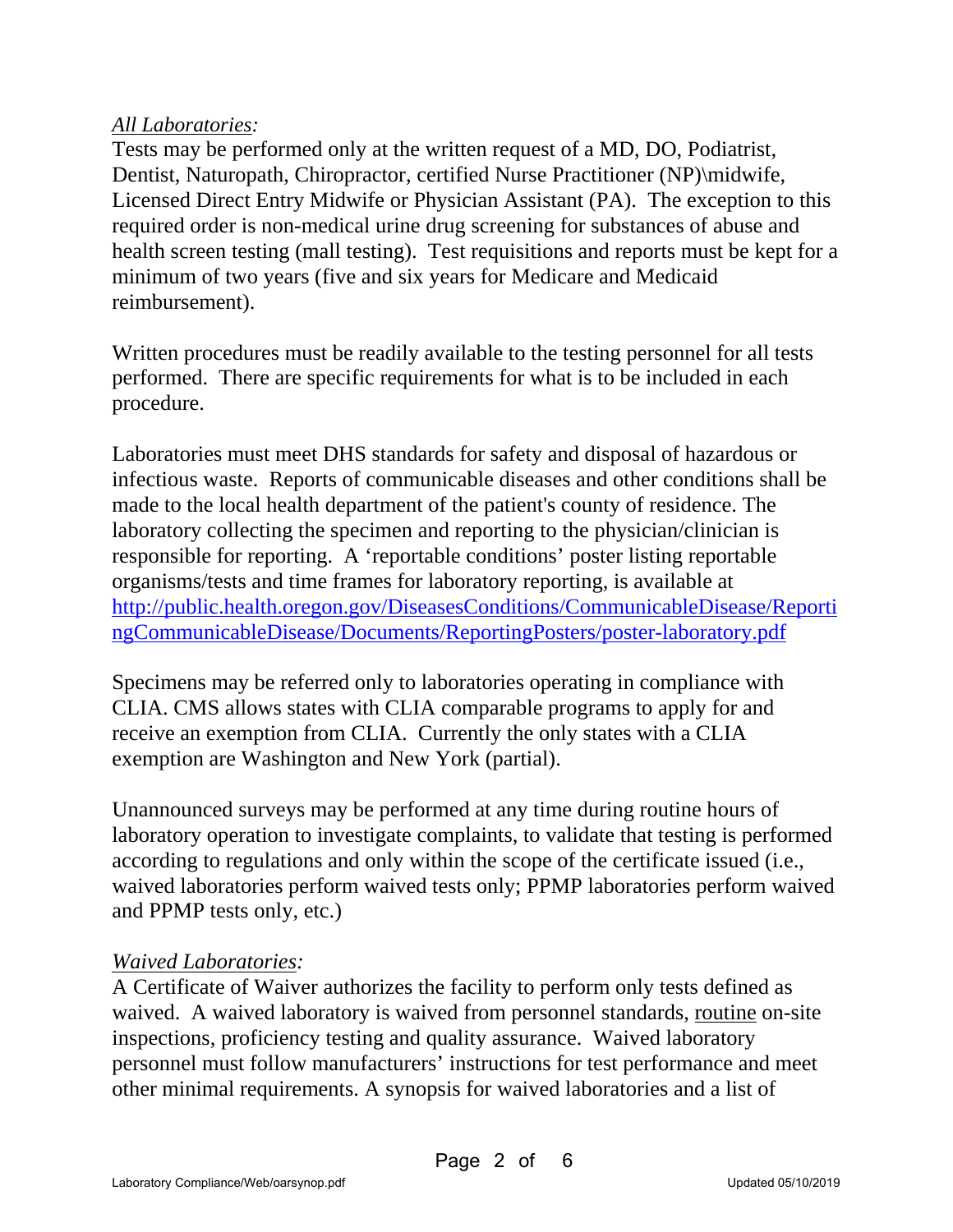current waived tests are available from LCS or available at the LCS web site.

## *Provider Performed Microscopy Procedures (PPMP) Certificate:*

A Certificate of PPMP authorizes the facility to perform waived and PPMP tests. Tests classified as PPMP may be performed only by a MD, DO, Podiatrist, Dentist, certified NP, Licensed Direct Entry Midwife or PA. The director must meet the same qualifications as testing personnel. The director is responsible and legally liable for all aspects of testing. The facility must meet general requirements for quality control (if controls are available), records and reports and quality assurance. A synopsis for PPMP laboratories and a list of current PPMP tests are available from LCS.

# *Certificate of Compliance & Certificate of Accreditation:*

The Certificate of Compliance or Certificate of Accreditation authorizes a moderate complexity laboratory to perform tests listed as waived, PPMP or moderate. The Certificate of Compliance authorizes a high complexity laboratory to perform all levels of testing. Complexity levels may be obtained from the manufacturer of laboratory reagents/kits or equipment. In addition, the Certificate of Compliance or Certificate of Accreditation only authorizes a laboratory to perform the specific specialties and subspecialties for which application was made. [For example: microbiology (bacteriology and mycology); chemistry (routine and toxicology); hematology (routine and coagulation)]. The laboratory must inform LCS within 30 days of any change in name, owner, director, location and, in the case of high complexity testing, the technical supervisor. The laboratory must inform LCS no later than six months after initiating any testing within a specialty or subspecialty that is not included on their current CLIA certificate.

There are personnel requirements and responsibilities specific for each level of testing ranging from the Director to testing personnel. Minimum requirements for testing personnel of a moderate complexity laboratory are a high school diploma, or equivalent, documented training and proof of competency of laboratory testing. Minimum requirements for testing personnel of a high complexity laboratory depend on when an individual began performing high complexity testing. All personnel performing high complexity testing prior to 4/24/95 can continue to perform the same types of tests. Performance of any high complexity test by an individual with only a high school diploma, or equivalent, requires *direct on-site* supervision by an individual who qualifies as a general supervisor. Anyone hired on or after 4/24/95 must have an AA degree in a laboratory science or medical technology or equivalent in order to perform high complexity tests.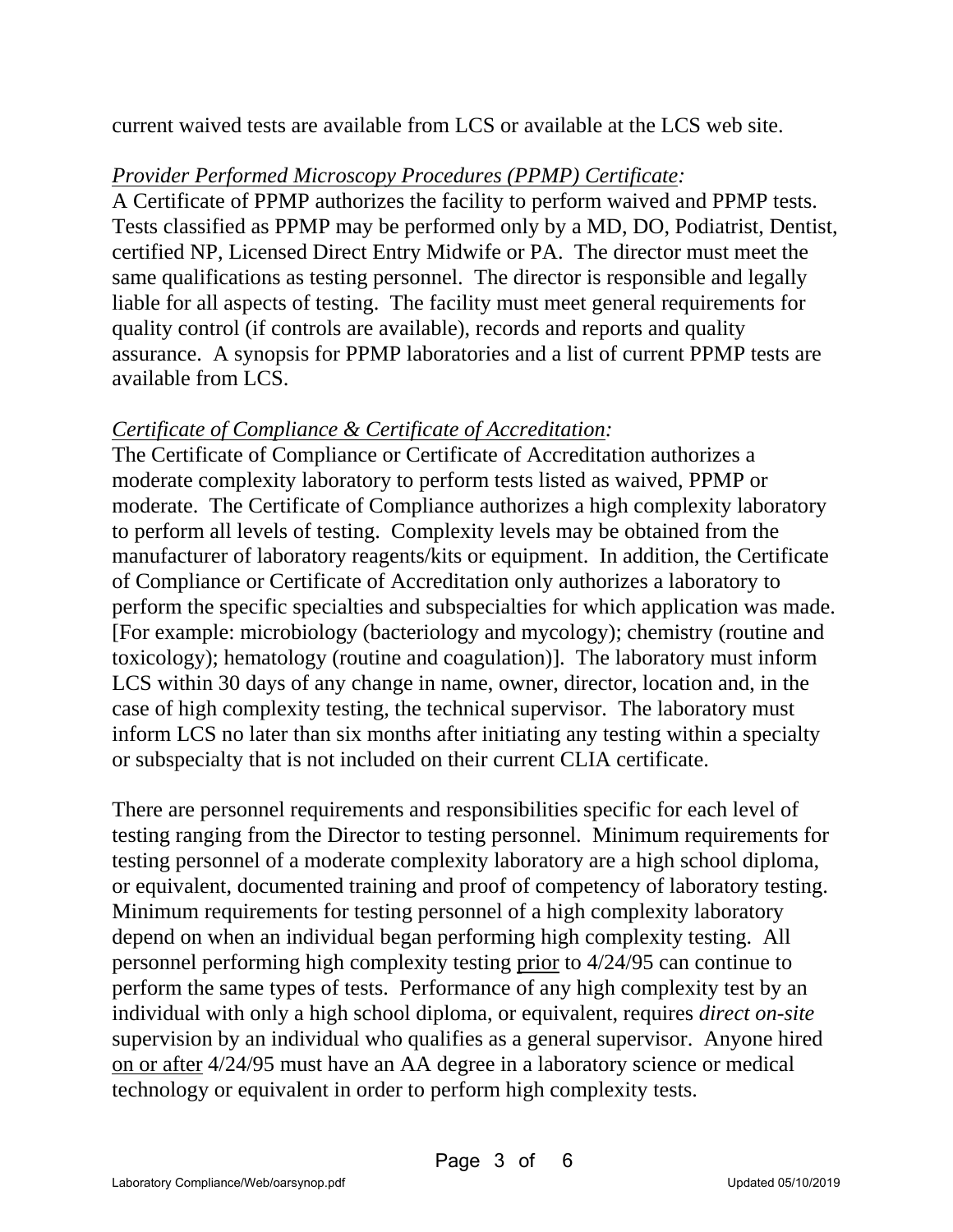The laboratory director is legally liable and responsible for all laboratory testing at the location indicated on the certificate. Minimum director requirements for moderate complexity testing are a bachelor degree in a chemical, physical, or biological science or medical technology and two years of laboratory training in non-waived testing and two years of supervisory experience in non-waived testing.

Minimum director requirements for high complexity testing are an earned degree of Doctor of Science, Doctor of Public Health, or Doctor of Philosophy or an acceptable degree as determined by DHS and one or more years of experience supervising high complexity testing.

General quality control (QC) requirements are two levels of controls, covering the full range of expected results, each day of testing. Different requirements exist for some specialties or tests, sometimes requiring more frequent QC and other times, less frequent.

Successful proficiency testing (PT) is required on "regulated" analytes. Unsuccessful participation may result in removal of a specific test/specialty or revocation of the CLIA certificate. A list of PT providers and regulated analytes is available from LCS.

The laboratory must establish and follow written policies and procedures for a comprehensive quality assurance (QA) program. It must be designed to monitor and evaluate the ongoing and overall quality of the total testing process (preanalytic, analytic, post-analytic). The laboratory's QA program must evaluate the effectiveness of these policies and procedures; identify and correct problems; assure the accurate, reliable and prompt reporting of test results; and assure the adequacy and competency of the staff. Monitoring and evaluation includes, but is not limited to, QC, PT, records and reports, remedial action and complaints. The assessment of employee competence must be biannual the first year of employment and annual thereafter. All QA activities and corrective action must be documented and discussed with pertinent staff.

In general, laboratory records must be kept for two years. The exceptions are immuno-hematology for five years, and pathology/cytology for ten years. Hospitals performing transfusion services must maintain records to enable lookback for HIV and hepatitis C for ten (10) years. Reports must identify the name and address of the laboratory performing the test. Records must identify the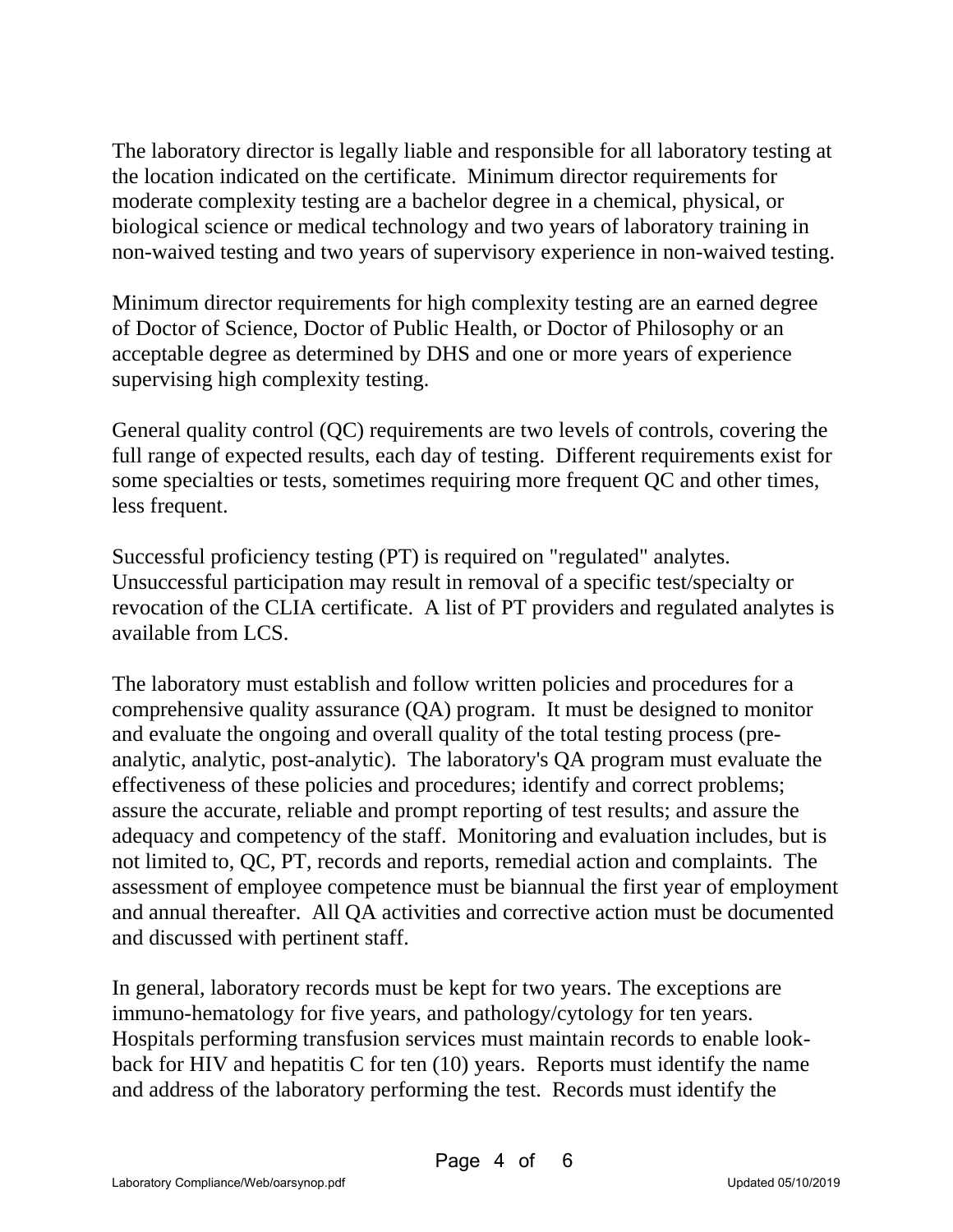individual performing the test. More detailed requirements for records and reports must also be met. Note: Medicare and Medicaid require laboratories to keep the test requisition and report for five and six years respectively.

Routine surveys are performed during normal hours of operation every two years in all moderate and high complexity laboratories. Surveys may be announced or unannounced. Surveys may be performed in all types of laboratories to investigate complaints or to verify level of test complexity.

CMS has granted deemed status to specific private *laboratory* accreditation programs with laboratory requirements and programs equivalent to the CLIA program. The current recognized accreditation organizations are College of American Pathologists, Joint Commission on Accreditation of Health Care Organizations, American Osteopathic Association, American Association of Blood Banks, COLA, and the American Society of Histocompatibility and Immunogenetics. Laboratories accredited by the aforementioned organizations will not receive routine CLIA inspections. However, 5% of accredited laboratories will receive validation surveys each year.

LCS has more stringent requirements for substance of abuse testing (including urine drug screening) and health screen testing (mall testing for cholesterol, glucose, etc.). A synopsis of the Oregon Administrative Rules for such testing is available from LCS. Practitioners' orders are not required for tests performed by a Health Screen Testing service or substance of abuse tests performed for nonmedical purposes.

Current tests allowed under the HST Permit laboratory program:

- Blood in feces (fecal occult blood)
- Blood glucose
- Blood hemoglobin
- Cholesterol
- High density lipoprotein (HDL) by direct method
- Human chorionic gonadotropin (pregnancy test)
- Packed red cell volume (hematocrit)
- Triglyceride with 12 to 16 hour fast
- Low Density Lipoprotein (LDL) if automatic calculation using the Friedenwald equation.

Routine on site surveys or a paper survey may be performed every two years in all